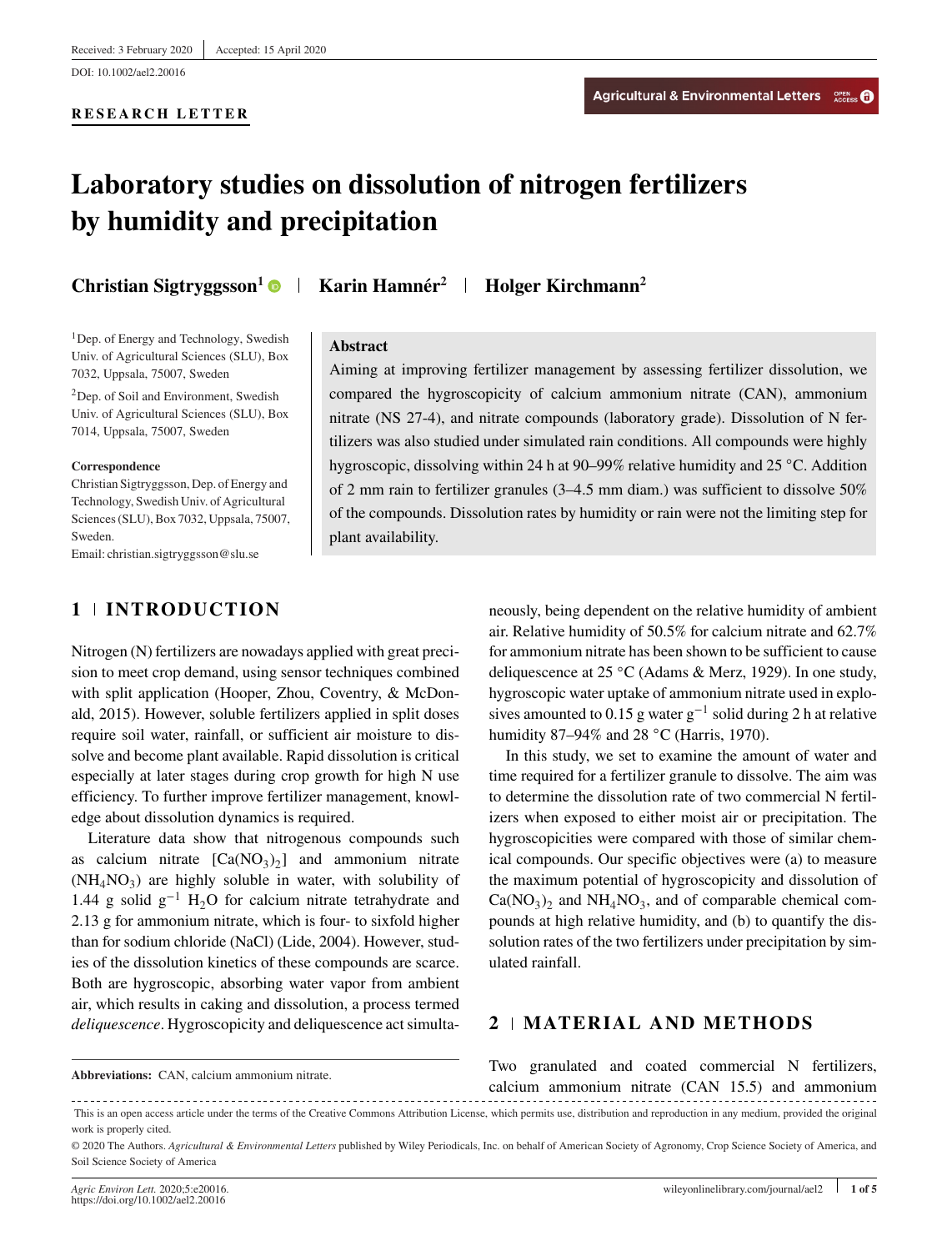nitrate blended with anhydrite and dolomite (NS 27-4) were used (Yara International ASA) for the hygroscopicity and precipitation experiments. Calcium ammonium nitrate  $[5Ca(NO<sub>3</sub>)<sub>2</sub><sup>*</sup>NH<sub>4</sub>NO<sub>3</sub><sup>*</sup>10H<sub>2</sub>O]$  is a double salt with 15.5% N (14.4% as  $NO_3-N$  and 1.1% as  $NH_4-N$ ) and 18.8% Ca. The NS 27-4 blend  $[NH_4NO_3 (80%) + CaSO_4 + CaMg(CO_3)_2]$ contains 27% N (13.5% as NH<sub>4</sub>-N and NO<sub>3</sub>-N respectively), 3.7% S, and 0.6% Mg. Both fertilizers are coated by a mixture (0.3%) of wax, oil, and resin (Obrestad & Tande, 2016). The reference chemicals used in the hygroscopicity experiment were calcium nitrate tetrahydrate  $[Ca(NO<sub>3</sub>)<sub>2</sub> *4H<sub>2</sub>O]$ and ammonium nitrate  $(NH<sub>4</sub>NO<sub>3</sub>)$  (99.4–99.5 purity; VWR Chemicals).

# **2.1 Dissolution by hygroscopicity**

Hygroscopicity was measured under controlled temperature (25  $\pm$  1 °C) and relative humidity 90–99% in a laboratory setup following the principles of Harris (1970). A 3- to 4.5-mm-diam. fraction of fertilizer granules was selected, representing medium size and aiming for a uniform size distribution. Fifteen granules (total weight 0.6 g) and 0.75 g of reference chemicals consisting of salt crystals (<1 mm) were placed on metal nets (200 mm diam. and 0.5 mm mesh size). Granules were distributed in groups of three and salt crystals in portions of 0.15 g, each at five spots 50 mm apart. Four replicates were used for each treatment except for CANs, where only three replications were successful. Given the relatively infinite supply of water vapor, the fertilizer dose tested was equivalent, but not limited, to 48 kg ha<sup>-1</sup>.

Plastic cups were attached beneath each metal net to collect the dissolving compound, and nets with cups were weighed on a high-accuracy scale (A&D HF-2000G, A&D Company, Ltd.). Weighing intervals were initially set to every 15 min for chemicals and 60 min for fertilizers, which were then gradually extended to 3 h as the hygroscopicity rates declined. Hygroscopicity on each weighing occasion was expressed as

$$
H = \frac{m_a}{m_s} \tag{1}
$$

where  $H$  is hygroscopicity,  $m_a$  is mass of water absorbed, and  $m<sub>s</sub>$  is initial mass of solid.

The degree of dissolution (D), in percent, was defined based on deliquescence theory by Tereshchenko (2015) as

$$
D = H \times s \times 100 \tag{2}
$$

where *s* is the solubility of the compound in water at a given temperature (g solid  $g^{-1}$  water). The following solubilities (*s*) at 25 ◦C were used in the calculations: 1.439 g for cal-

#### **Core Ideas**

- Hygroscopic N fertilizers are dissolved within hours at high air humidity.
- Only a small amount of precipitation is required for dissolution by rain.
- Further dilution of dissolved ions, not dissolution, is the limiting step for plant N uptake.

cium nitrate tetrahydrate (Lide, 2004), 2.5 g for CAN fertilizer (Crystal growing, 2018), and 2.125 g for ammonium nitrate (Lide, 2004). Because a specific solubility value for NS 27-4 was not available, the same value as for ammonium nitrate was assumed despite the presence of slowly soluble dolomite and gypsum.

# **2.2 Dissolution by simulated rain**

For measurements of dissolution by precipitation, a rain simulator built by Sigtryggsson (2018) was used. The exact weight of intact fertilizer granules was recorded, and the granules were evenly distributed over stainless steel nets similar to those used in the hygroscopicity experiment, covering about 1% of the surface area. Deionized water (21.6  $\pm$  0.5 °C) was sprayed over the granules every 2 min for 40–50 min at a rate corresponding to 18 mm  $h^{-1}$ , equivalent to moderate-to-heavy rain intensity. Rainwater drained off from the steel net immediately. Drainage after each spray was collected, weighed, and analyzed for conductivity (inoLab Cond 720, WTW). Each fertilizer compound was subjected to five replicate tests. Conductivity measurements were converted into concentrations using a conversion factor for standards prepared from the same compounds, following a linear relationship (Patten & Bennett, 1962). The 1% coverage of the metal net by granules was equivalent to 180 kg ha−<sup>1</sup> product, but larger amounts could be added without affecting the outcome of the measurements.

The mass of dissolved salt was computed as

$$
m_{\rm s} = \frac{\sigma V}{X} \tag{3}
$$

where  $m<sub>s</sub>$  is mass of salt in grams,  $\sigma$  is conductivity in S m<sup>−</sup>1, *V* is volume of solution analyzed in liters, and *X* is a conversion factor.

The degree of solid dissolved, expressed as a percentage of weight, was calculated as

$$
S_{\text{diss}}\ (\%) = \left(\frac{m_{\text{s(c)}}}{m_{\text{s(end)}}}\right) \ 100\tag{4}
$$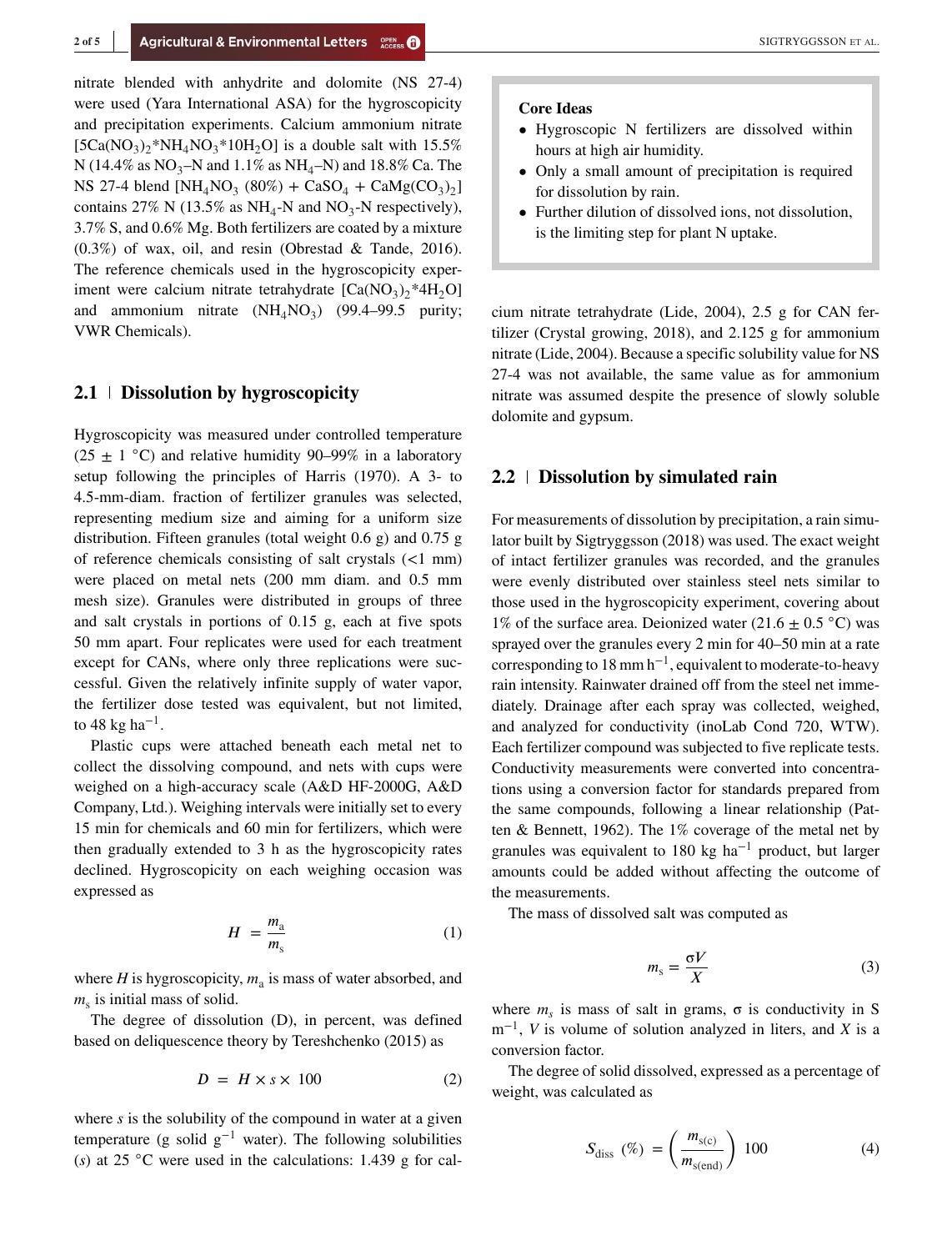

**FIGURE 1** Hygroscopicity (left) and dissolution (right) of salt crystals and granules of calcium and ammonium nitrate, ammonium nitrate fertilizer (NS 27-4) and calcium ammonium nitrate fertilizer (CAN) when exposed to air with 90–99% relative humidity at 25 ◦C, (*n* = 4 [3 for CAN]); mean and standard deviation). Data labels (from left to right) refer to hygroscopicity at 4, 12 and 24 h, respectively

where  $S_{diss}$  is the percentage of solid dissolved,  $m_{s(c)}$  is the cumulative mass of salt leached, and  $m_{s(end)}$  is the amount of salt dissolved and leached at complete dissolution.

# **3 RESULTS AND DISCUSSION**

# **3.1 Hygroscopic water uptake and compound dissolution**

Mean values of hygroscopicity and dissolution were fitted to linear or exponential functions using SigmaPlot 12.0 (Systat Software Inc.), resulting in high coefficients of determination,  $R^2 = .995-.999$  (Sigtryggsson, 2018). The two chemicals were more hygroscopic than the two fertilizers tested, probably due to smaller crystal size than granules and to the absence of coating. In 24 h, calcium nitrate absorbed 1.80 g of water, while the CAN fertilizer adsorbed 0.47 g (Figure 1). In comparison, ammonium nitrate absorbed 2.36 g of water and ammonium nitrate fertilizer 1.52 g. Ammonium nitrate had the highest hygroscopicity, absorbing 0.41 g during 2 h, while the ammonium nitrate fertilizer absorbed only 0.16 g.

The hygroscopicity values recorded were higher than those reported for ammonium nitrate and fertilizer salts (Harris, 1970; Mooney, 1924). However, in our study, humidity was kept constant by continuous water supply. Comparison of rates of dissolution (percentage of weight; Figure 1) showed that within 5 h, all compounds tested except the CAN fertilizer had dissolved completely. The time required for complete dissolution was 2.3 h for ammonium nitrate, 4.3 h for calcium nitrate, 5.0 h for ammonium nitrate fertilizer and 21.1 h for CAN (Figure 1). Relative humidities above 90% occur occasionally under field conditions (NOAA, 2016). Our recorded dissolution rates prove there is a potential for rapid dissolution under high air humidity, even in the absence of rain.

### **3.2 Dissolution by rain simulation**

In the rain simulation tests, 50% of the two N fertilizers dissolved when they were exposed to about 2 mm of rainwater (Figure 2), which was achieved within 7 min (18 mm  $h^{-1}$ ). The salts were not completely washed out upon dissolution, so the curves were elongated and flattened out. Complete dissolution was presumably achieved when the curves bent off at the 90% point. This indicates that about 6 and 7 mm of rainwater were required for ammonium nitrate and CAN fertilizers, respectively, to become liquid. Short and intensive exposure was chosen in this study to exclude or minimize the parallel effect of hygroscopicity on dissolution.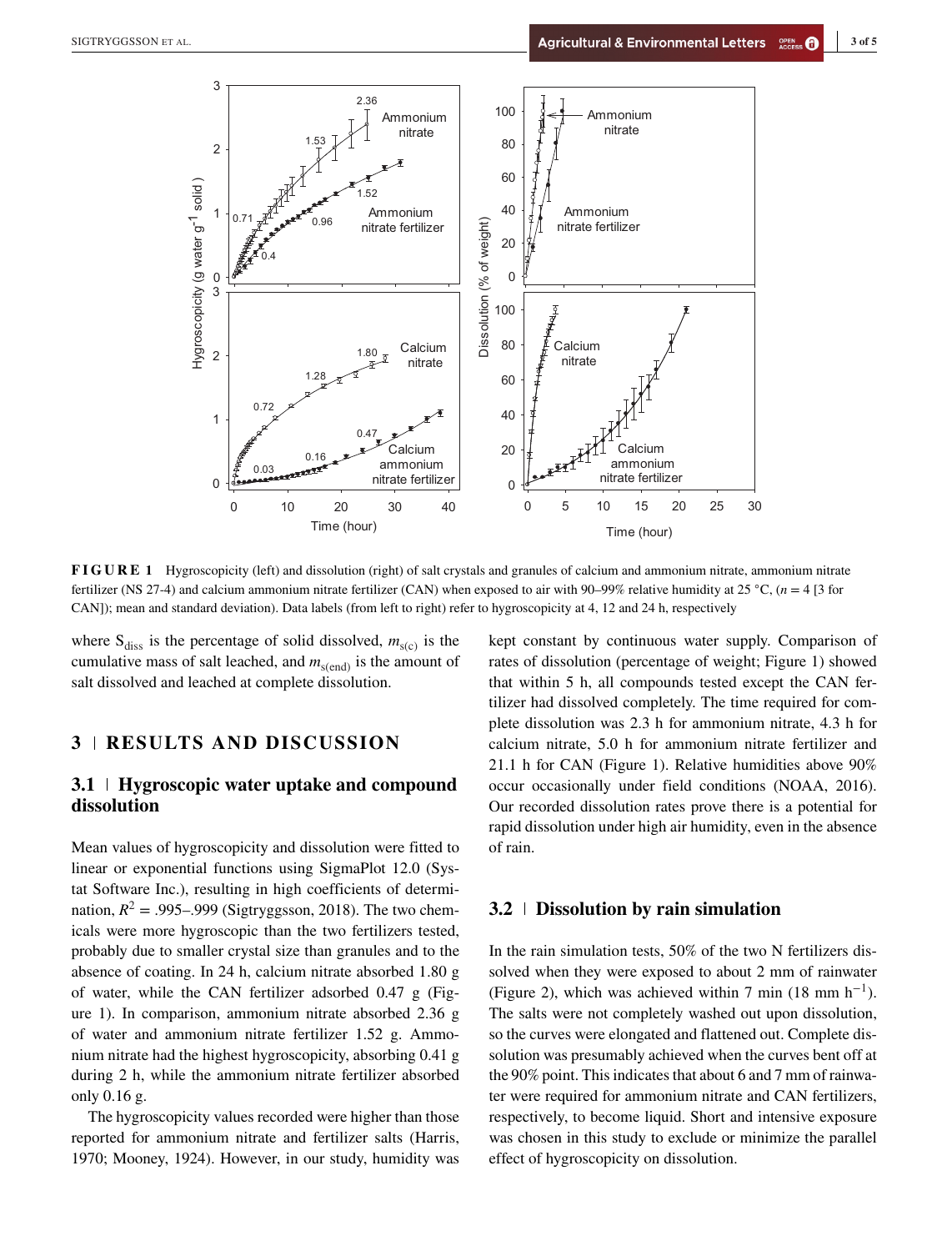

**FIGURE 2** Dissolution  $(S_{diss})$  of ammonium nitrate fertilizer (NS 27-4) or calcium ammonium nitrate fertilizer (CAN) by precipitation simulated at a 18 mm  $h^{-1}$  rate (each symbol represents four replicates; error bars represent standard deviations of each mean)

# **3.3 Impact of enthalpy on dissolution**

In addition to the coating and larger particle size of fertilizer granules, enthalpy of solution  $(\Delta H_{\text{solution}})$  has an impact on hygroscopicity. The more endothermic a salt is while dissolving, the lower the vapor pressure and the higher the hygroscopicity. Enthalpy of solution (kJ  $g^{-1}$ ) for the compounds tested is  $+0.32$  for ammonium nitrate, +0.14 for calcium nitrate, and +0.08 for CAN fertilizer (Grishchenko, Druzhinina, Tiflova, & Monayenkova, 2018; Laue, Thiemann, Scheibler, & Wiegand, 2000; Medvedev et al., 1978). Our findings were in accordance with these values, and the relatively weak endothermic properties of CAN could, together with the presence of coating, explain its lower hygroscopicity.

#### **3.4 Dilution requirement**

Dissolution of N fertilizers by humidity and precipitation resulted in high conductivity in solution. For example, conductivity of a single leachate sample from the rain simulator was up to 4.8 S m<sup>-1</sup>, whereas plant tolerance to ion concentrations is much lower, e.g., for wheat  $0.47$  S m<sup>-1</sup> (Amacher, Koenig, & Kitchen, 2000). Compounds dissolved by hygroscopicity had salt concentrations close to saturation, which inhibit ion assimilation by crops and require additional dilution (Marschner, 1986).

# **4 CONCLUSIONS**

Our experimental results confirm that compared with laboratory-grade salts, fertilizer coatings reduce hygroscopicity as intended. Precipitation and irrigation events exceeding 6 mm, or a 24-h period of >90% relative humidity at 25  $^{\circ}$ C, was required to incite full dissolution of plant-available N forms from the ammonium nitrate (NS 27-4) and CAN fertilizers. Dissolution can be assumed not to be the limiting step for plant availability of the N fertilizers tested.

#### **ACKNOWLEDGMENTS**

The study was sponsored by the Swedish Farmers' Foundation for Agricultural Research (Grant no. O-16-20-761), which we thank.

#### **CONFLICT OF INTEREST**

The authors declare no conflict of interest.

### **ORCID**

*Christian Sigtryggsson* <https://orcid.org/0000-0001-6757-8040>

#### **REFERENCES**

- Adams, J. R., & Merz, A. R. (1929). Hygroscopicity of fertilizer materials and mixtures. *Industrial & Engineering Chemistry Research*, *21*(4), 305–307.
- Amacher, J. K., Koenig, R., & Kitchen, B. (2000). *Salinity and plant tolerance*. Utah State University Extension. Retrieved from [https://](https://digitalcommons.usu.edu/extension_histall/43) [digitalcommons.usu.edu/extension\\_histall/43](https://digitalcommons.usu.edu/extension_histall/43)
- Crystal growing. (2018). *Calcium ammonium nitrate*. Retrieved from [https://en.crystalls.info/Calcium-ammonium\\_nitrate](https://en.crystalls.info/Calcium-ammonium_nitrate)
- Grishchenko, R. O., Druzhinina, A. I., Tiflova, L. A., & Monayenkova, A. S. (2018). Thermodynamic properties of calcium-ammonium nitrate decahydrate. *Journal of Chemical Thermodynamics*, *122*, 194–203.
- Harris, J. (1970). *Hygroscopicity of ammonium nitrate samples* (Technical Report 4052). U.S. Army, Picatinny Arsenal. Retrieved from <https://apps.dtic.mil/dtic/tr/fulltext/u2/869315.pdf>
- Hooper, P., Zhou, Y., Coventry, D. R., & McDonald, G. K. (2015). Use of nitrogen fertilizers in a targeted way to improve grain yield, quality, and nitrogen use efficiency. *Agronomy Journal*, *107*(3), 903– 915.
- Laue, W., Thiemann, M., Scheibler, E., & Wiegand, K. W. (2000). Nitrates and nitrites. In VC. H.-Wiley (Ed.), *Ullmann's encyclopedia of industrial chemistry* (Vol. 24, pp. 149–176). Weinheim, Germany: Wiley-VCH.
- Lide, D. R. (2004). *CRC handbook of chemistry and physics* (84th ed., pp. 8.111–8.115). Boca Raton, FL: CRC Press.
- Marschner, H. (1986). *Mineral nutrition of higher plant*. London: Academic Press.
- Medvedev, V. A., Efimov, M. E., Cerutti, P. J., McKay, R. M., Johnson, L. H., & Hepler, L. G. (1978). Standard enthalpy of solution of ammonium nitrate in water at 298 K. *Thermochimica Acta*, *23*(1), 87–92.
- Mooney, R. A. (1924). *Physical properties of fertilizer materials* (Master's thesis, University of Massachusetts Amherst). Retrieved from <https://scholarworks.umass.edu/theses/1806>
- NOAA. (2016). *State of the climate: National climate report—August 2016*. Retrieved from [https://www.ncdc.noaa.gov/sotc/national/](https://www.ncdc.noaa.gov/sotc/national/201608/supplemental/page-6) [201608/supplemental/page-6](https://www.ncdc.noaa.gov/sotc/national/201608/supplemental/page-6)